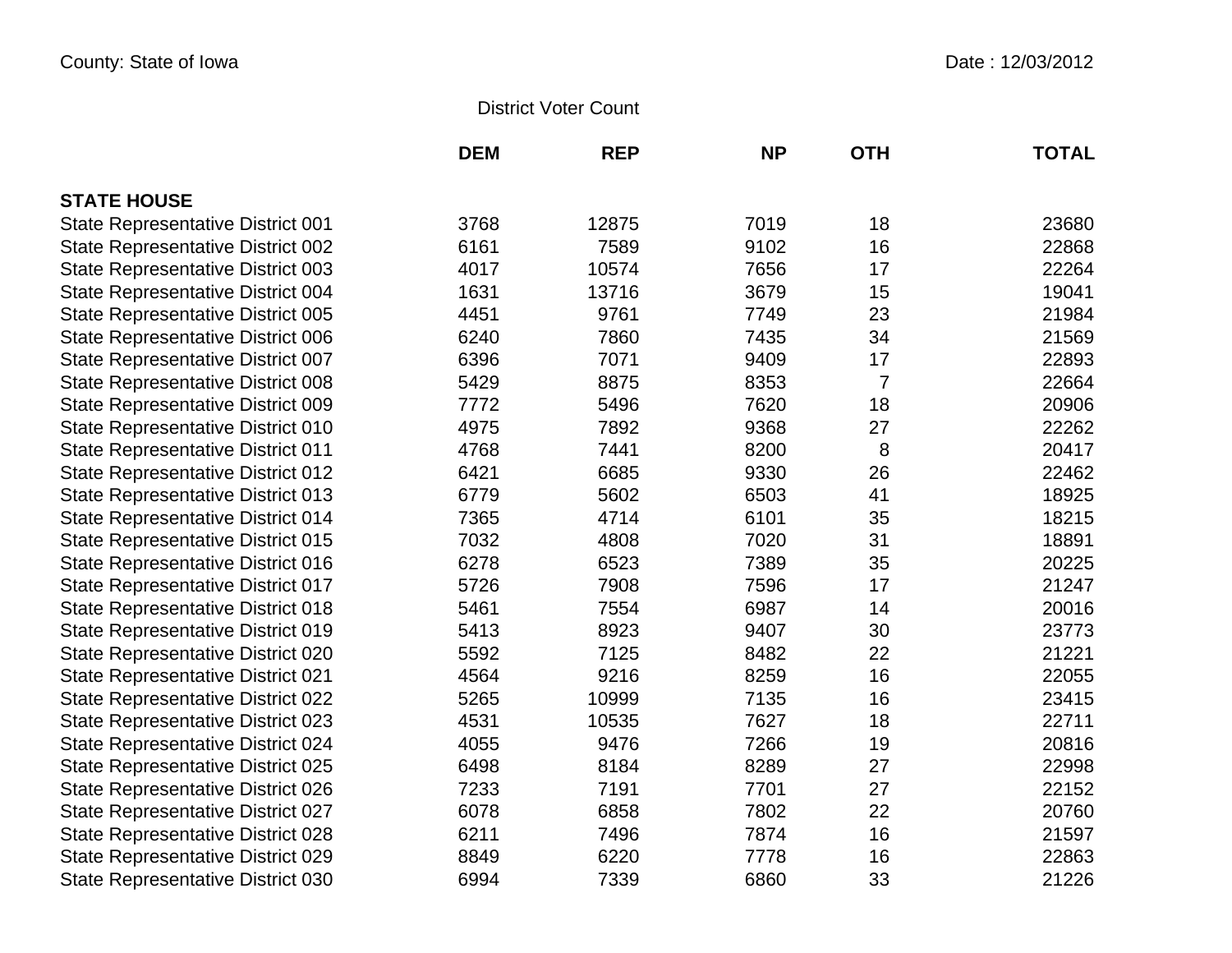## District Voter Count

|                                          | <b>DEM</b> | <b>REP</b> | <b>NP</b> | <b>OTH</b> | <b>TOTAL</b> |
|------------------------------------------|------------|------------|-----------|------------|--------------|
| <b>State Representative District 031</b> | 8141       | 4740       | 5751      | 29         | 18661        |
| <b>State Representative District 032</b> | 8559       | 2893       | 5042      | 46         | 16540        |
| State Representative District 033        | 8466       | 3496       | 5433      | 46         | 17441        |
| <b>State Representative District 034</b> | 9405       | 4029       | 6151      | 67         | 19652        |
| <b>State Representative District 035</b> | 8613       | 2445       | 4859      | 40         | 15957        |
| <b>State Representative District 036</b> | 10074      | 5519       | 6341      | 66         | 22000        |
| <b>State Representative District 037</b> | 6058       | 9405       | 7377      | 47         | 22887        |
| <b>State Representative District 038</b> | 6812       | 7050       | 6690      | 33         | 20585        |
| State Representative District 039        | 6105       | 9166       | 7336      | 46         | 22653        |
| State Representative District 040        | 7014       | 8157       | 6406      | 24         | 21601        |
| <b>State Representative District 041</b> | 11316      | 5569       | 6089      | 71         | 23045        |
| <b>State Representative District 042</b> | 7279       | 8011       | 6894      | 56         | 22240        |
| <b>State Representative District 043</b> | 7593       | 8467       | 6154      | 31         | 22245        |
| <b>State Representative District 044</b> | 5333       | 8925       | 9842      | 24         | 24124        |
| <b>State Representative District 045</b> | 8172       | 5940       | 10034     | 110        | 24256        |
| <b>State Representative District 046</b> | 8171       | 6453       | 10404     | 150        | 25178        |
| <b>State Representative District 047</b> | 6918       | 6988       | 8855      | 27         | 22788        |
| <b>State Representative District 048</b> | 6397       | 7429       | 8562      | 23         | 22411        |
| <b>State Representative District 049</b> | 5225       | 7580       | 8653      | 28         | 21486        |
| <b>State Representative District 050</b> | 4436       | 9482       | 7809      | 24         | 21751        |
| <b>State Representative District 051</b> | 5993       | 6639       | 8663      | 14         | 21309        |
| <b>State Representative District 052</b> | 6863       | 5462       | 9473      | 15         | 21813        |
| <b>State Representative District 053</b> | 7866       | 5014       | 9595      | 14         | 22489        |
| <b>State Representative District 054</b> | 4640       | 8875       | 8351      | 17         | 21883        |
| State Representative District 055        | 6283       | 7126       | 8030      | 38         | 21477        |
| <b>State Representative District 056</b> | 5458       | 7420       | 8119      | 11         | 21008        |
| <b>State Representative District 057</b> | 7763       | 6057       | 8696      | 21         | 22537        |
| <b>State Representative District 058</b> | 8379       | 4921       | 9745      | 22         | 23067        |
| <b>State Representative District 059</b> | 6555       | 5975       | 9312      | 98         | 21940        |
| State Representative District 060        | 6544       | 7562       | 8804      | 29         | 22939        |
| <b>State Representative District 061</b> | 7791       | 4382       | 7938      | 19         | 20130        |
| <b>State Representative District 062</b> | 10011      | 2657       | 7481      | 29         | 20178        |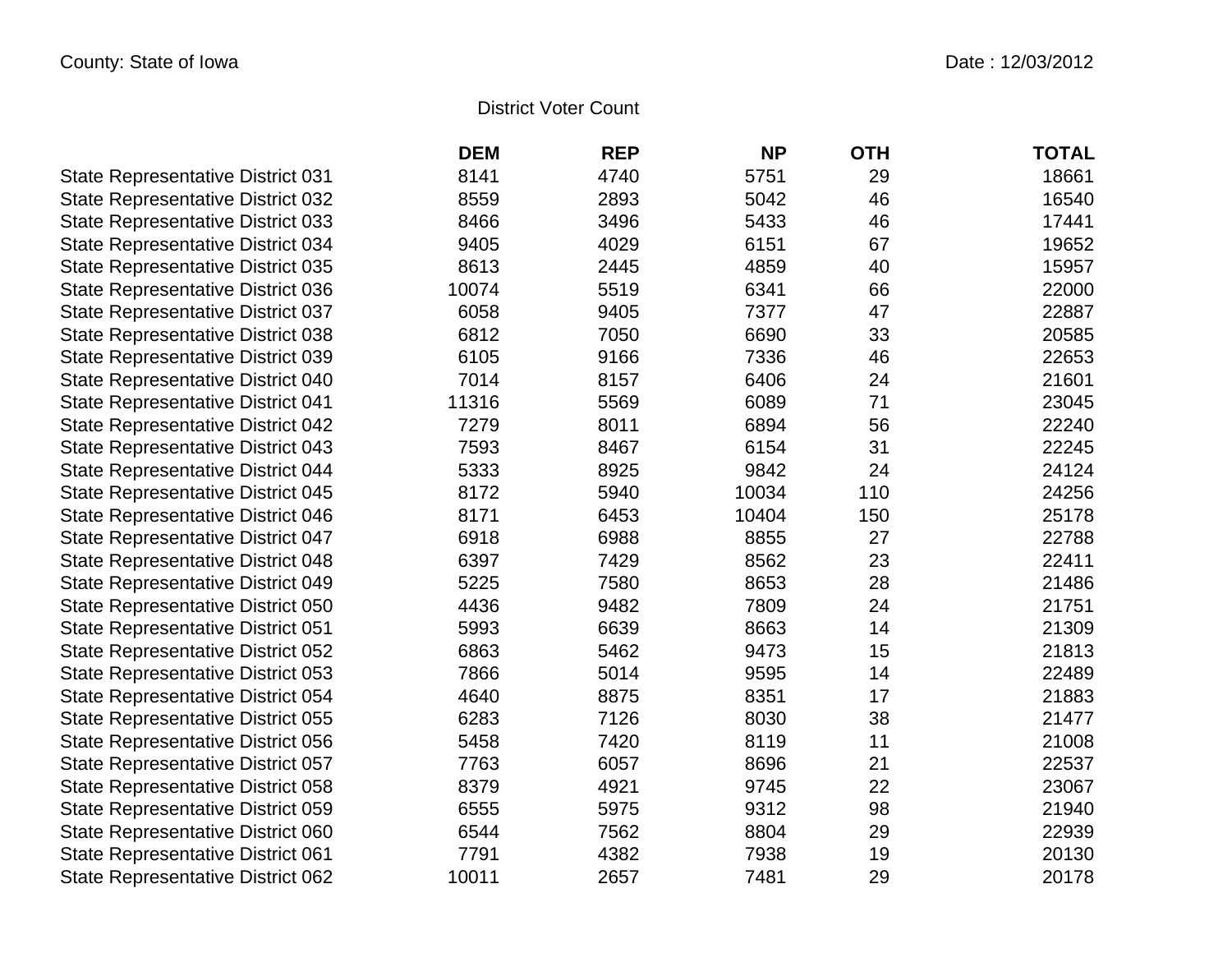## District Voter Count

|                                          | <b>DEM</b> | <b>REP</b> | <b>NP</b> | <b>OTH</b> | <b>TOTAL</b> |
|------------------------------------------|------------|------------|-----------|------------|--------------|
| <b>State Representative District 063</b> | 5629       | 7019       | 10328     | 24         | 23000        |
| State Representative District 064        | 6176       | 4862       | 8941      | 15         | 19994        |
| <b>State Representative District 065</b> | 9929       | 5124       | 7661      | 49         | 22763        |
| <b>State Representative District 066</b> | 8060       | 6678       | 8327      | 52         | 23117        |
| State Representative District 067        | 6215       | 7530       | 8528      | 30         | 22303        |
| <b>State Representative District 068</b> | 7018       | 6550       | 8636      | 37         | 22241        |
| State Representative District 069        | 8268       | 4103       | 8297      | 46         | 20714        |
| <b>State Representative District 070</b> | 8951       | 5345       | 8406      | 36         | 22738        |
| <b>State Representative District 071</b> | 6614       | 5932       | 7802      | 11         | 20359        |
| <b>State Representative District 072</b> | 6215       | 6908       | 8951      | 17         | 22091        |
| <b>State Representative District 073</b> | 7041       | 6173       | 8597      | 34         | 21845        |
| <b>State Representative District 074</b> | 10496      | 5100       | 8186      | 63         | 23845        |
| <b>State Representative District 075</b> | 5918       | 6318       | 9713      | 18         | 21967        |
| <b>State Representative District 076</b> | 7344       | 6951       | 9746      | 34         | 24075        |
| State Representative District 077        | 8225       | 5828       | 9041      | 26         | 23120        |
| <b>State Representative District 078</b> | 5519       | 7783       | 7495      | 25         | 20822        |
| <b>State Representative District 079</b> | 4560       | 9933       | 7596      | 25         | 22114        |
| <b>State Representative District 080</b> | 6858       | 7038       | 7586      | 17         | 21499        |
| <b>State Representative District 081</b> | 8880       | 4733       | 6588      | 17         | 20218        |
| <b>State Representative District 082</b> | 7089       | 7452       | 7895      | 70         | 22506        |
| <b>State Representative District 083</b> | 9427       | 3789       | 7541      | 32         | 20789        |
| <b>State Representative District 084</b> | 5242       | 7853       | 8298      | 19         | 21412        |
| <b>State Representative District 085</b> | 14621      | 5691       | 12602     | 215        | 33129        |
| <b>State Representative District 086</b> | 12746      | 4748       | 11166     | 134        | 28794        |
| <b>State Representative District 087</b> | 10231      | 4626       | 7525      | 26         | 22408        |
| <b>State Representative District 088</b> | 6582       | 6562       | 7720      | 9          | 20873        |
| <b>State Representative District 089</b> | 8292       | 4986       | 10052     | 17         | 23347        |
| <b>State Representative District 090</b> | 9463       | 3286       | 9524      | 30         | 22303        |
| <b>State Representative District 091</b> | 6555       | 6601       | 8900      | 19         | 22075        |
| <b>State Representative District 092</b> | 6789       | 6170       | 10214     | 14         | 23187        |
| <b>State Representative District 093</b> | 8104       | 7161       | 10000     | 33         | 25298        |
| <b>State Representative District 094</b> | 6326       | 9160       | 10421     | 22         | 25929        |